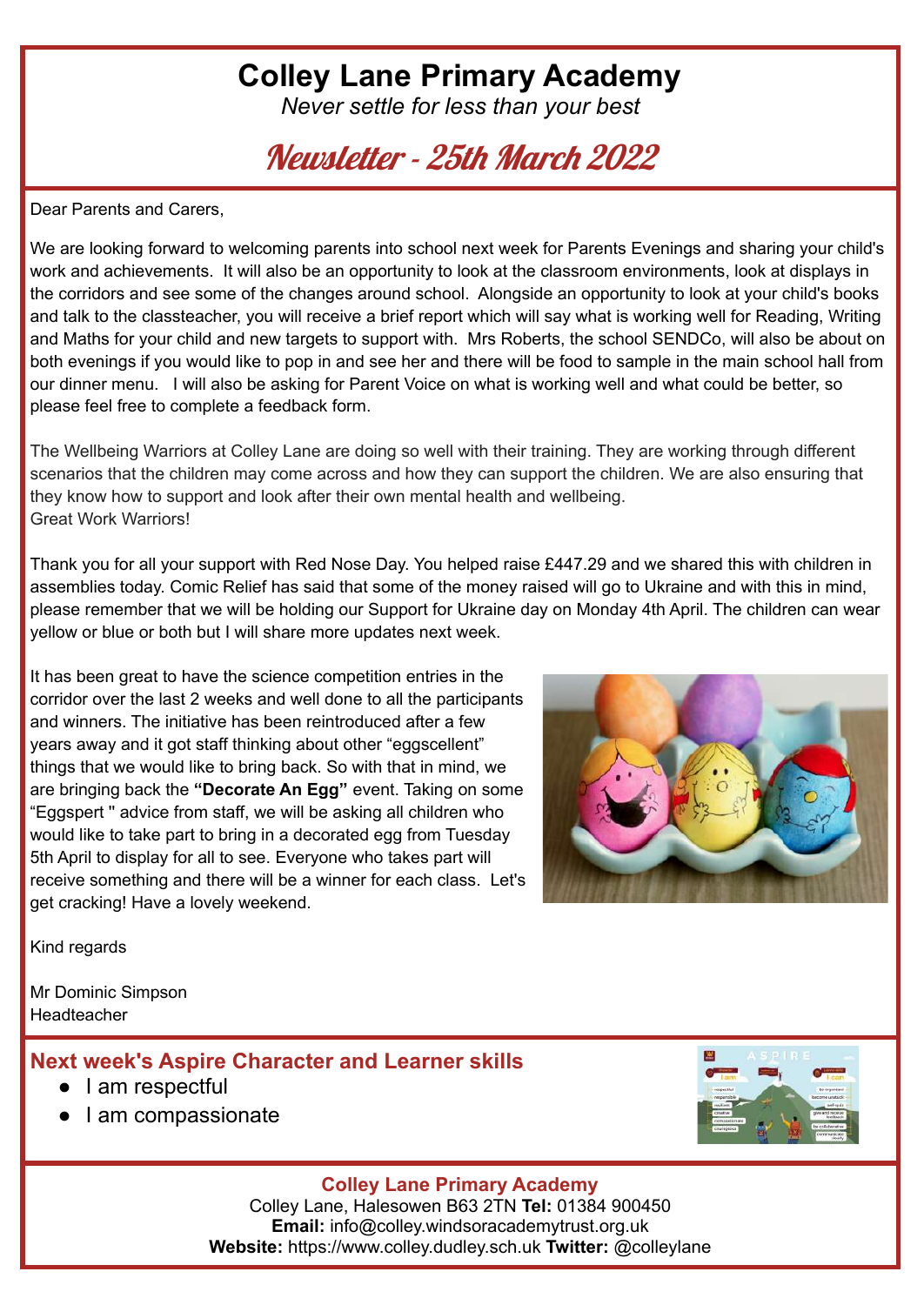| <b>Key Dates</b>                                                        | <b>Reminders</b>                                                                                                                                                  |  |  |  |
|-------------------------------------------------------------------------|-------------------------------------------------------------------------------------------------------------------------------------------------------------------|--|--|--|
| Monday 28th March - Reception Vision<br>Screening                       | School start and finish times<br>Start time - All years - Doors open at 8.40am, school<br>starts at 8.55am<br>Finish time - Reception and KS1 - 3.05pm. All KS2 - |  |  |  |
| Tuesday 29th March - Parents Evening                                    | 3.15pm                                                                                                                                                            |  |  |  |
| Wednesday 30th March - Dance Festival at<br>Stourbridge Town Hall       | <b>Tuck Money - KS2</b><br>Can parents please check their ParentMail account<br>to make sure there is money if they would like their                              |  |  |  |
| Wednesday 30th March - Nursery Closed                                   | child to have tuck at break time. Please note that<br>this also applies to families who receive free school                                                       |  |  |  |
| Wednesday 30th March - Nursery Parents<br>meeting                       | meals. Items are 30p each, other than the<br>Milkshakes which are 45p.                                                                                            |  |  |  |
| Thursday 31st March Parents Evening                                     | <b>Names in Coats</b><br>Can we remind all parents / carers to make sure                                                                                          |  |  |  |
| Tuesday 5th April Year 6 Trip to Cadbury World                          | children bring a coat to school with their name on.<br>We do still have limited coats available to buy from                                                       |  |  |  |
| Monday 11th April - Friday 22nd April - Easter<br>Holidays              | the school office for just £5.<br>Uniform                                                                                                                         |  |  |  |
| Monday 16th May - Young Voices Concert                                  | Please can all children's uniforms, coats, water bottles<br>and lunch boxes be labelled with their child's full name.                                             |  |  |  |
| Monday 30th May - Friday 3rd June - Summer<br><b>Half Term</b>          | <b>PE</b><br>All children are to come into school with their PE kits on                                                                                           |  |  |  |
| Monday 6th - Wednesday 8th June - Year 6<br><b>PGL Residential Trip</b> | their PE days.                                                                                                                                                    |  |  |  |
| Thursday 23rd June - Dance 'Frozen' Theatre<br>Trip to London           | Parking<br>Can we remind you that the car park is for staff only. If<br>you need to use the car-park, please see the office for a                                 |  |  |  |
| Monday 27th June - INSET Day - School Closed                            | parking permit.                                                                                                                                                   |  |  |  |
| Monday 25th July - Friday 2nd September -<br><b>Summer Holidays</b>     | <b>ECO Shop</b><br>Our ECO shop is having a sale! For the next two weeks<br>on Thursday lunch times we will be selling the following<br>items at reduced prices.  |  |  |  |
|                                                                         | Bottles - 50p, Pencils - 20p, rubbers - 20p, keyrings -<br>10p, Notebook and pen - 50p                                                                            |  |  |  |
|                                                                         | <b>Colley Lane</b>                                                                                                                                                |  |  |  |

# Iris ParentMail

 $\mathbf{z}$ 

**Primary Acade**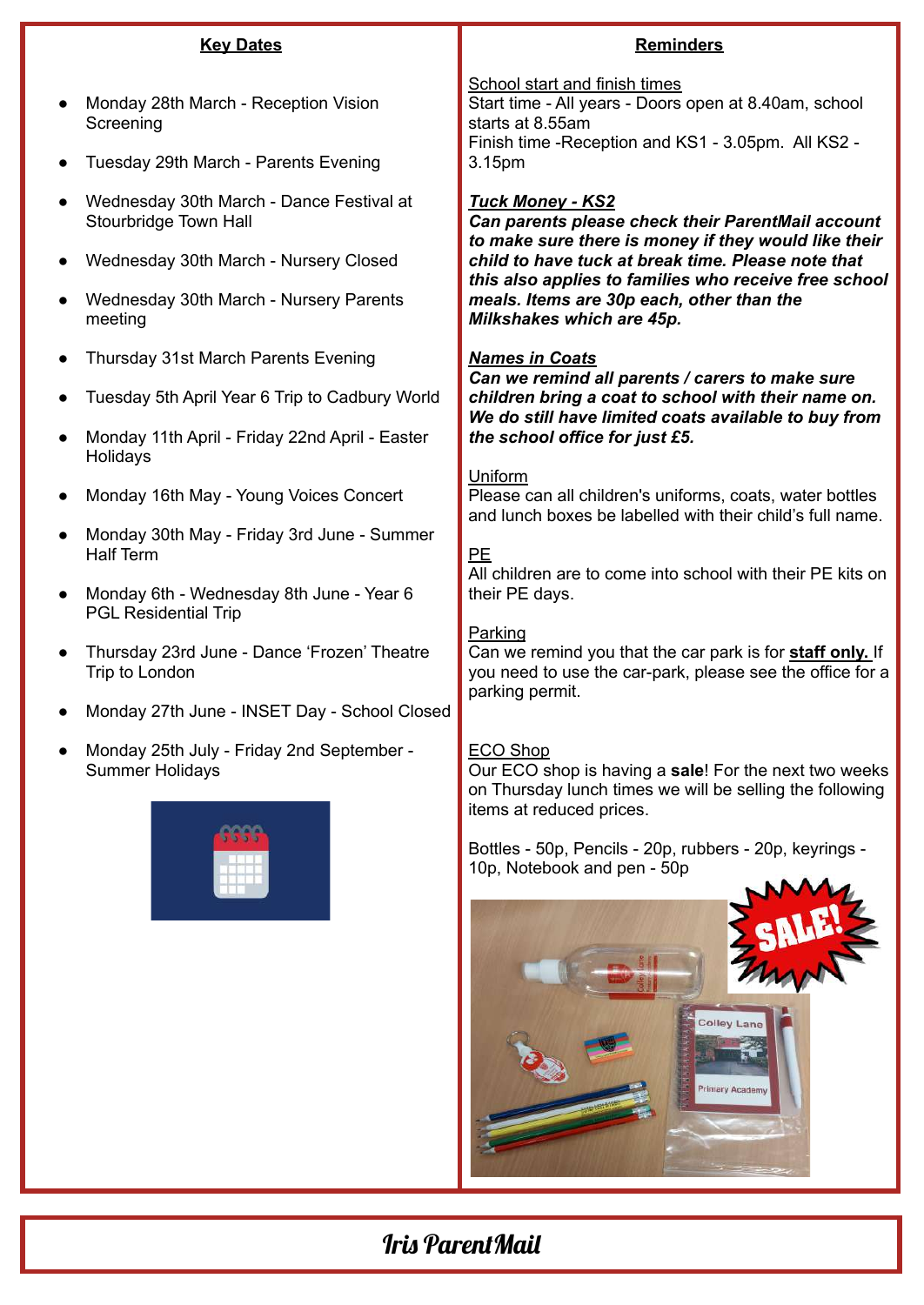ParentMail is our main communication platform where you will receive emails from Mr Simpson, the office and teachers keeping you informed of school events, trips and class news. You can also report absences, book and pay for Breakfast and After School Clubs and purchase uniforms.

We encourage all parents to register if you haven't already. For those who haven't and if you have an email address, you will be receiving a verification email soon via your emails. Please follow the link on the email to register. You will get notification when we send out forms for trips, all payments will be via Parentmail. Please contact the school office if you need any assistance.

### General Reminders

#### **School Dinners**

Just a reminder that you no longer need to book meals in advance, children can choose what they would like to eat on the day at the counter. Parents will still need to ensure that there is money in their child's ParentMail account but children will indicate they are having a hot dinner on the day in registration. Next week is **Week 3 Menu, please see below:**

|                                   | Monday                                                                                                    | <b>Tuesday</b>                                                                                                                                   | Wednesday                                                                                                                  | <b>Thursday</b>                                                                  | Friday                                                                                                  |  |  |
|-----------------------------------|-----------------------------------------------------------------------------------------------------------|--------------------------------------------------------------------------------------------------------------------------------------------------|----------------------------------------------------------------------------------------------------------------------------|----------------------------------------------------------------------------------|---------------------------------------------------------------------------------------------------------|--|--|
| <b>Hot Main</b><br><b>Dish</b>    | <b>Cheese and Tomato</b><br>Pizza                                                                         | <b>Macaroni Cheese</b><br><b>Lovely Cheesy</b><br>Pasta                                                                                          | <b>Roast Gammon</b><br>with Roast Potatoes<br>and Gravy<br>Succulent roast pork<br>with fluffy roasties and<br>tasty gravy | <b>Beef Bolognes</b><br>Served with<br>Wholemeal Pasta**                         | <b>Golden Fish Fingers</b><br>and Chips<br>Crispy Fish Fingers and<br>scrummy chips                     |  |  |
| <b>Alternative</b><br><b>Dish</b> | <b>Veggie Sausage and</b><br>Mash with Gravy (V)<br>Fluffy mash with<br>veggie sausages and<br>rink aravy | <b>Vegetable Lasagne</b><br>served with a<br>bread wedge (V)<br><b>Delicious sheets of</b><br>past a layered with<br>veggies and<br>tomato sauce | <b>Quarn Roast</b><br>with Roast Potatoes<br>and Gravy<br>(V)                                                              | <b>Veggie Mince</b><br><b>Bolognese</b><br>Served with<br><b>Wholemeal Pasta</b> | <b>Soft Taco and Chips</b><br>(V)<br>A soft taco shell<br>filled with a yummy<br>veggie to systo chilli |  |  |
| <b>Salads</b>                     | <b>A Selection of Fresh Salads</b><br>Including Lettuce, Cucu (Mr. Tomato, Grated Carrot.                 |                                                                                                                                                  |                                                                                                                            |                                                                                  |                                                                                                         |  |  |
| <b>Jacket</b><br>Potato           | Jacket Potato With A Choice Of Fillings                                                                   |                                                                                                                                                  |                                                                                                                            |                                                                                  |                                                                                                         |  |  |
| Pasta                             | Tomato Pasta ** (V)<br>A delicious fresh, homemade tomato sauce with penne pasta                          |                                                                                                                                                  |                                                                                                                            |                                                                                  |                                                                                                         |  |  |
| <b>Vegetables</b>                 | Peas<br>Carrots                                                                                           | Sweetcorn<br><b>Broccoli</b>                                                                                                                     | Carrots<br>Cabbage                                                                                                         | <b>Green Beans</b><br>Sweetcorn                                                  | <b>Baked Beans</b><br>Peas                                                                              |  |  |
| <b>Desserts</b>                   | <b>Oatie Biscuit with</b><br>Fruit Slices*                                                                | <b>Strawberry</b><br>Yoghurt                                                                                                                     | <b>Strawberry Ice Cream</b>                                                                                                | <b>Chocolate Sponge</b><br>Cake                                                  | <b>Crispy Snow Bar</b>                                                                                  |  |  |

The menus rotate on a 3 week cycle and all menus can be found on the website under 'School Life' then 'Essential Information'. You can also pick up a copy from the school office.

#### Asthma

Just a reminder that if your child needs an inhaler in school, please can you come to the office to fill in the relevant paperwork. You will be asked to leave one inhaler in school.

#### Class Dojo

Please sign up to Class Dojo this weekend using the letter provided from school. For more information please see your child's class teacher or the school office.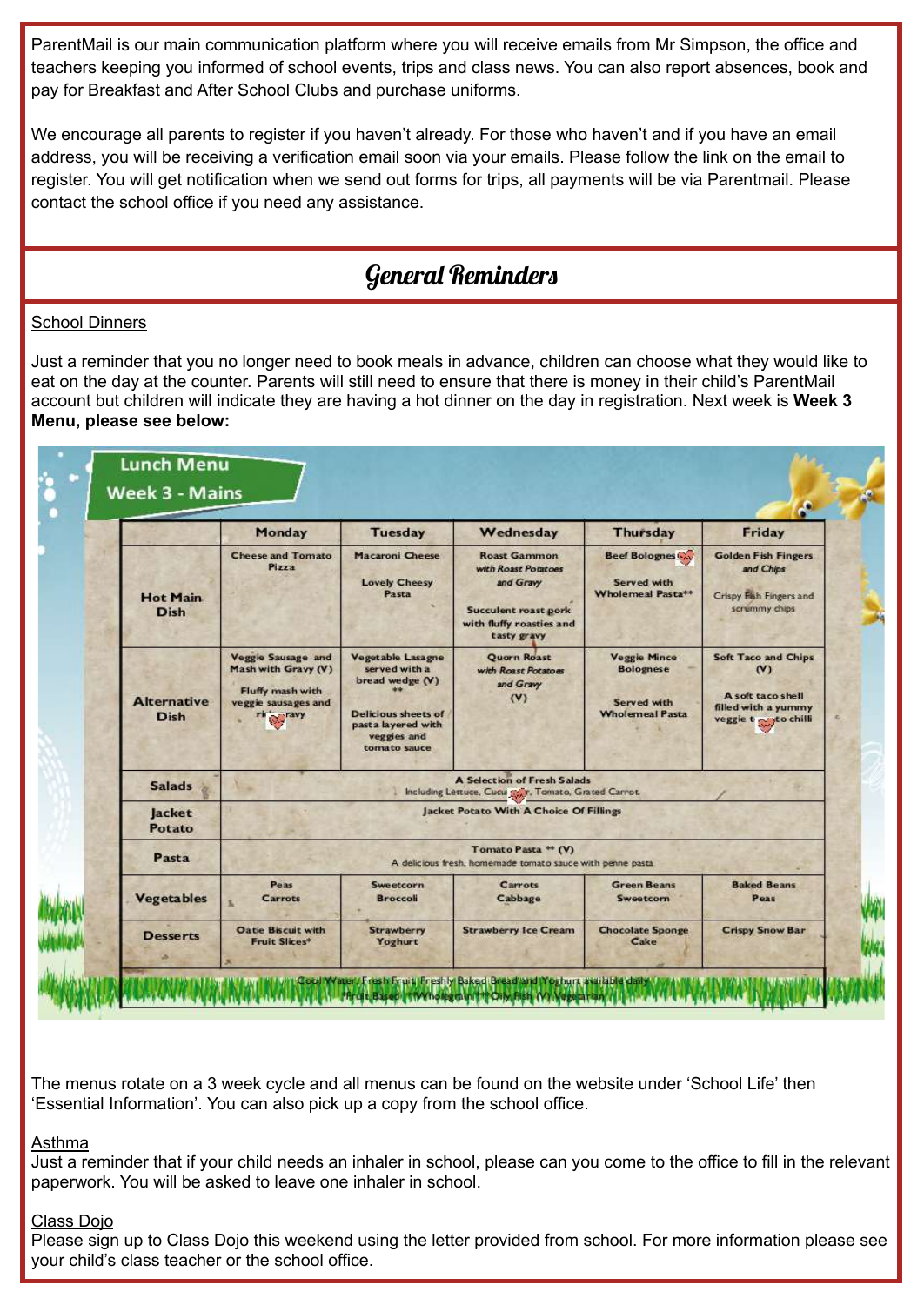PE Days Nursery - Wednesday Reception - Monday Year 1 - Wednesday Year 2 - Thursday Year 3 - Monday and Tuesday Year 4 - 4R & 4K Tuesday and Thursday, 4H - Tuesday and Wednesday Year 5 - 5C & 5A Monday and Friday, 5W - Thursday and Friday Year 6 - Wednesday and Friday

# **Attendance**

If your child is going to be absent from school for any reason please let us know as soon as possible by;

- Calling 01384 900450 and speaking to a member of staff or leaving a message.
- Sending an email to [attendance@colley.windsoracademytrust.org.uk](mailto:attendance@colley.windsoracademytrust.org.uk)
- Reporting their absence via the ParentMail App.

Please be aware you **must** report your child's absence **every day** that they are unable to attend school.

If your child has a positive covid test result, the current public health advice is for them to stay at home and avoid contact with other people.

The isolation period is still 5 full days. If your child tests negative with a lateral flow test on both day 5 and day 6 and they do not have a temperature, they can return to school immediately on day 6. If the result of either of their tests is positive, they should continue to self-isolate until they get negative results from two Lateral Flow tests on consecutive days or until they have completed 10 full days of self-isolation, whichever is earliest.

# What's been happening in school this week?

### **Nursery**

This week we have been learning all about Mother's Day. We have looked at why we celebrate Mother's Day, who we celebrate on Mother's Day and what we can do for our Mums and Nans on Mother's Day to make them feel special. Children have enjoyed talking about the ladies they love and making Mother's Day crafts, including cards for their Mum.

In WCR this week we have revealed our new story, Dear Zoo, which was a massive hit with all the children! We used Vocabulary Victor to help us with the meaning for the words fragile, fierce and perfect and even drew our favourite part of the new book. We discussed why we would not be able to have a lion or elephant as a pet and spoke about what pets we had at home.



In maths this week, we have been using the vocabulary first, next and then to sequence a series of events. We looked at events which happen in our day such as waking up, brushing our teeth and going home from school and discussed the sequence of events using the key vocabulary. We also sequenced how to make a jam sandwich and then tested our sequence by making and eating our own jam sandwich!

We hope that all our special ladies have a lovely Mothering Sunday and you all have a wonderful weekend!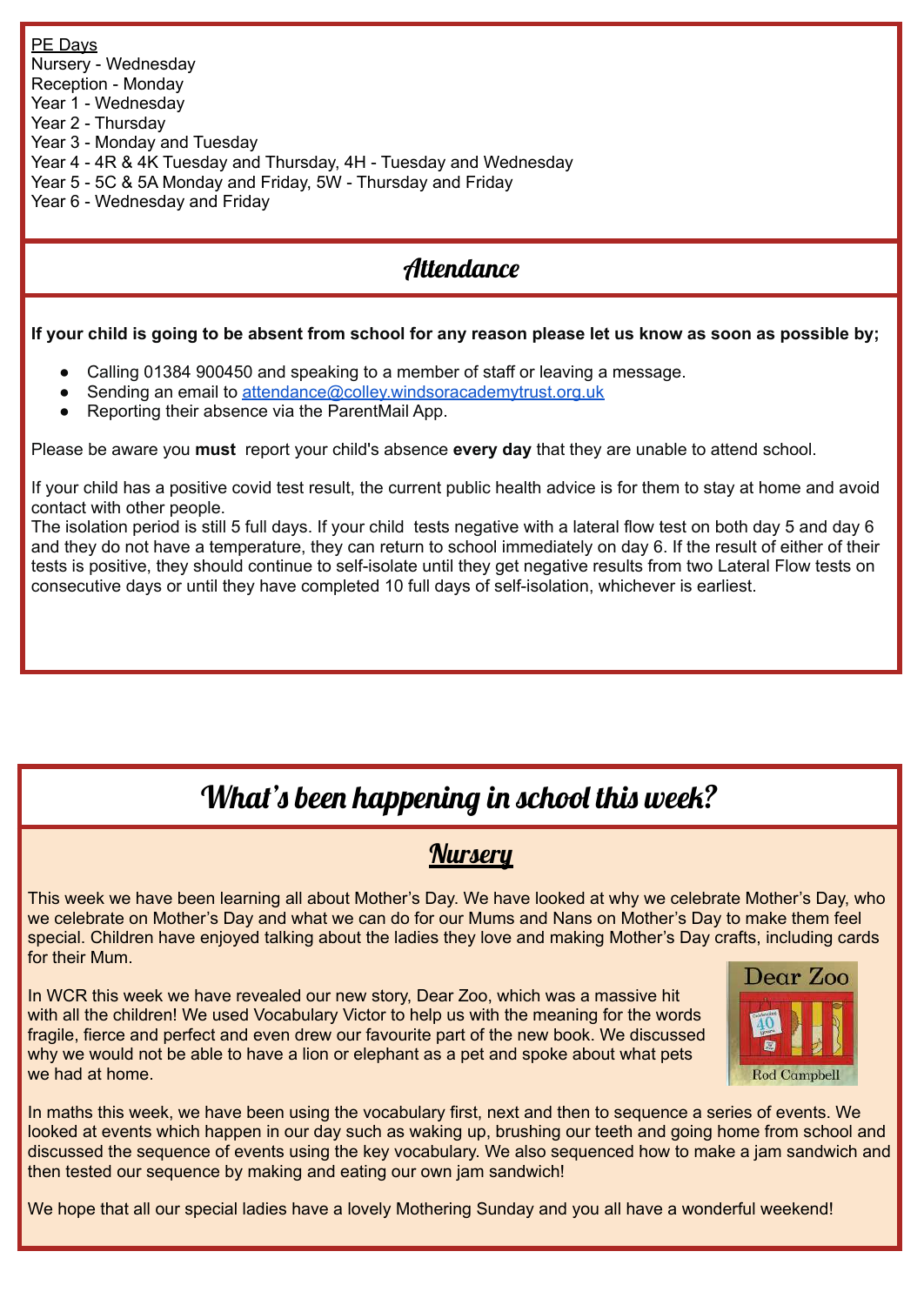### Reception

Reception have had a wonderful week of learning. We began our week thinking about the special celebration this weekend - Mothers Day! The children enjoyed telling us how much they love their mums, sharing all the wonderful things their mums do for them. We then spent an afternoon making Mothers Day cards using lots of different resources. The children then used their Phonics to write some special messages to their mums. We're sure all the mums will be super proud!



Previously in Whole Class Reading, the children have been learning about frogs and lots of animals including hares, mules and gibbons. They have also learnt about rhymes and have had fun matching rhyming words. This week they got to apply their knowledge when we revealed our WCR book -

Oi Frog! They loved the story and were great at spotting the rhyming words in the story.

They even had fun trying to find words which rhyme with their names!





In Maths we have continued looking at different ways to make numbers to 10. This week we focussed on numbers 6 and 7. The children have become subitizing superheroes and have become great at spotting groups when looking at dot patterns. Look at the different ways the children found to make 6 using our grouping method.

We've also made sure we have enjoyed the wonderful weather this week and have spent lots of time exploring outdoors.

We hope you have a lovely Mothering Sunday and a wonderful weekend!

# Year 1

We have all started our own diaries this week, so hopefully in a few weeks it will be great for the children to look back at all their news and also see how their writing has improved!

While the sun was shining this week, we went outside for our PE. lesson to continue practising our throwing and catching skills. It was great to be spread out on the field and the children loved it. It almost felt like Summer! Let's hope we get lots more opportunities to get outside

In English we have started working on learning how to write a recount. So far we have been looking at the features that we need to use such as; writing in chronological order and using the past tense. We are preparing to write a newspaper report on the Great Fire of London so we had to travel back in time to become newspaper reporters and ask lots of questions about what happened.

We are learning about fractions in our maths lessons and the children were able to get the playdough out to make pretend cakes to cut up to share which the children thoroughly enjoyed – it was like being back in Reception! We have been folding shapes to make equal and unequal pieces and cutting slices of bread to show halves and quarters.

In our PSHE lessons this term we have been focusing on money. We started off by talking about where money comes from, which apparently is from a hole in the wall! We thought back to our aspire theme work and remembered all the



jobs and careers we had talked about. We started discussing wages and being employed and how to keep our money safe. This week we have been thinking about what we have to spend our money on. Our lesson was entitled "Wants and Needs." It seems that phones, computers, tablets and play stations are definite needs and the children cannot survive without them!

Have a lovely Mothering Sunday weekend!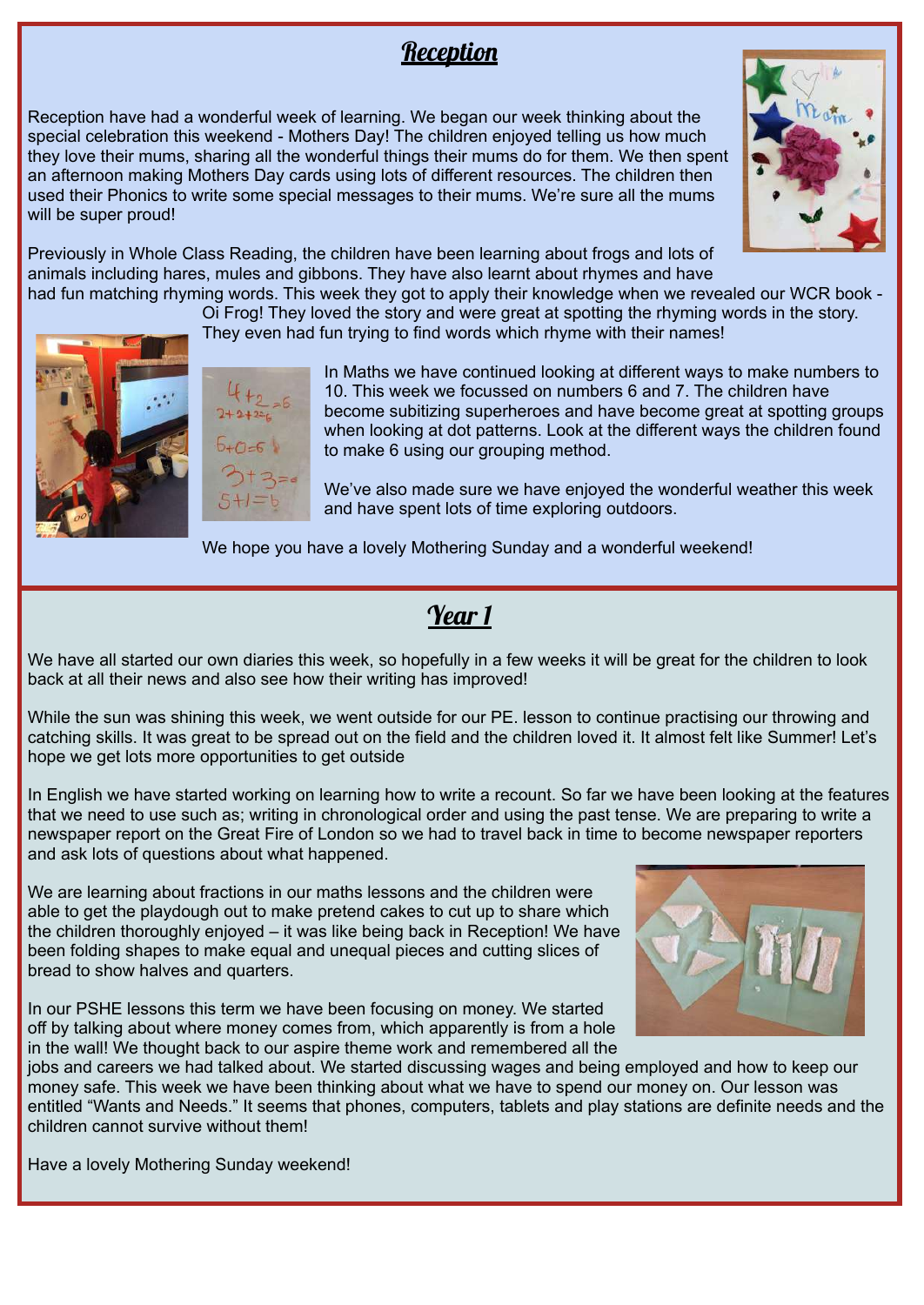### Year 2



Year 2 have been busy in science this week! The children have started an investigation into what plants need to survive. The children had different conditions to plant their seeds in, for example; no water, lots of water, in a cold fridge or in a dark space. The children are looking forward to observing their growth over time.

It has been a great few weeks having Mr Hart in Year 2 but we have especially enjoyed having him teach us PE. We have been focusing on different cricket skills such as throwing, catching and bowling. The children enjoyed their PE in the sun this week! The staff and children want to thank Mr Hart for all his support over the last few weeks and we wish him well at his next school.

Maths this week has been lots of fun. We have been

learning all about money; looking at the value of different coins, different ways of making amounts and finding change from one pound. Can your child tell you the value of the different coins and notes?



In writing, we have started looking at non – chronological reports. Over the next couple of weeks, the children will be showing off all their wonderful facts when writing their reports all about The Titanic. The children have explored the features of this genre and have practised writing captions and expanded noun phrases to add detail.

We hope you all have a lovely weekend celebrating Mother's day with your families. The children have made beautiful cards for their special females.

### Year 3

This week the children have been carrying on their detective work to find out more about the Tudor period. They have been looking more closely at King Henry VIII's wives and finding out who they were, what happened to them and who they thought might have been the 'best' wife!

In Maths we have been working on fractions this week. Finding out what fractions are and how to find a fraction of a shape and amount. They know the words vinculum, denominator and numerator - can your child tell you the order they write them in?! It showed the children again how important it is to know their times tables; we learn 3,4 and 8s in Year Three. Don't forget the TTRS battle!

The children are enjoying being authors in English lessons. They are planning, rehearsing and writing their own story based on either King Arthur or a traditional tale. Lots of description and SPAG skills being developed. The children are looking forward to planning the dilemma next week and introducing their 'baddy' into their tale.

The children have been working on their ASPIRE characteristics of resilience and working collaboratively, especially seen in PE. They have been working on their hockey skills of ball control and playing mini games. We have also been trying out our golfing skills and this week had good fun learning how to chip the ball. Last week they were putting; some golfers of the future in Year Three for sure!

The children are looking forward to bringing home their cards made for Mother's day. Hopefully a lovely weekend will be had by all.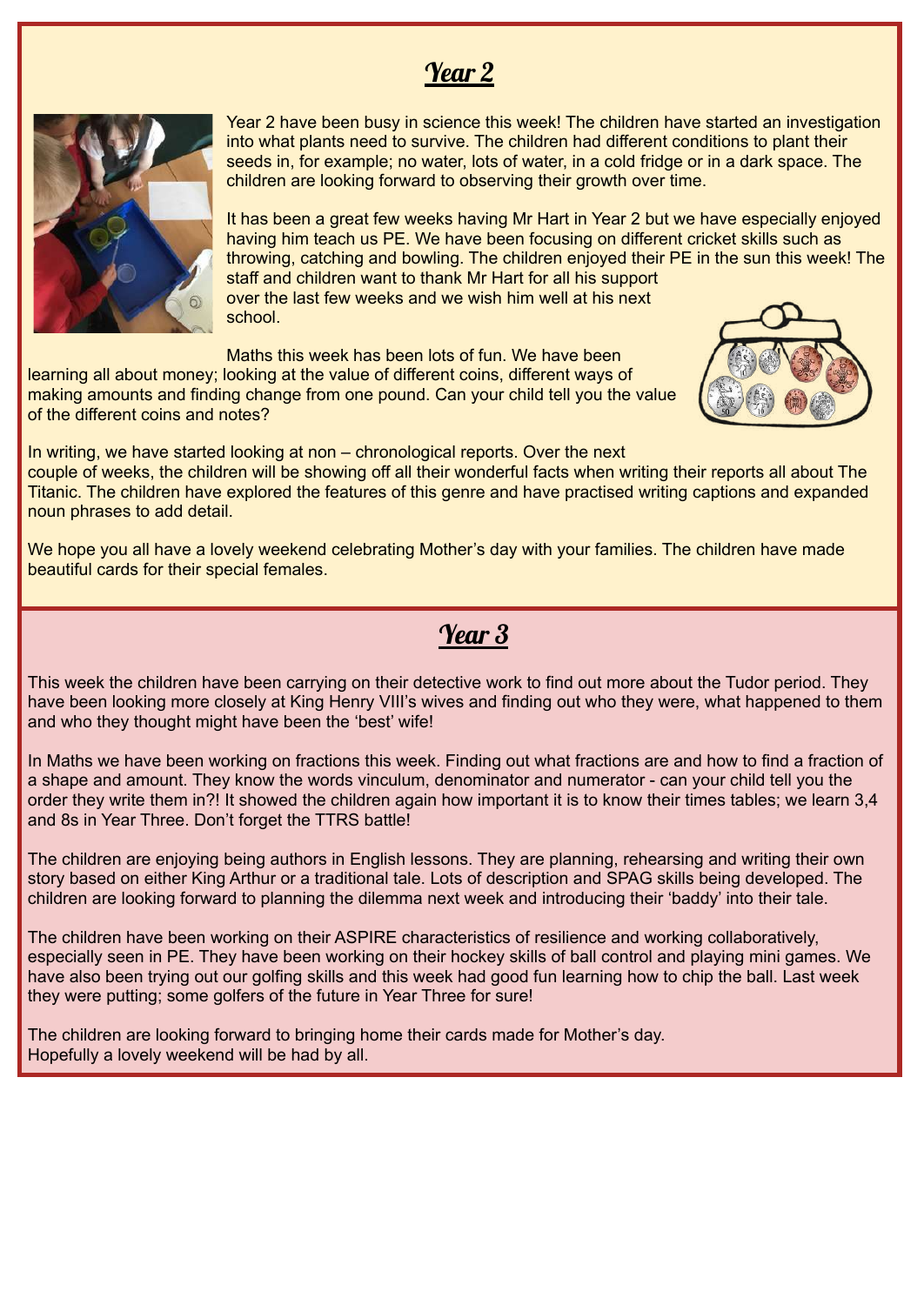## Year 4

In Year 4 this week, the children have been continuing to learn about the Vikings in their theme and English lessons. They have started to research different areas of Viking life such as 'What were Viking Longships?', 'How did the Vikings live' and 'Where did they come from?'. We used our iPads and QR codes to research independently. If you want to find out more with your child, then please complete some of the homework tasks that are on Google Classroom, Class Dojo and there are printed copies available. You can even complete a task over Easter!

We had a special assembly this week by Mr Simpson and Mr Cleaver to show us an exciting new platform where we can upload work and pictures related to the ASPIRE mountain. We especially like the feature where you can upload any certificates the children have achieved so the children can see their achievements throughout the year! The children will be learning more over the year.

In Maths, we are coming to the end of our unit on decimals. We have added and subtracted decimals, rounded decimals, ordered decimals and finally we have multiplied and divided by 10 and 100.

In Science, the children have conducted an investigation into the water cycle by using a plastic zip lock bag to see the effects of evaporation. precipitation, condensation and accumulation..

The children enjoyed an afternoon of Art on Wednesday making a Mother's Day card made with love and care!

We hope the children do something nice for their Mum's this weekend and we hope all Mums and important females in your life have a lovely day!

# Year 5

There has been lots going on this week in Year 5.

In English this week, children have been planning, writing and editing their own set of instructions to become a Roman soldier (linked to our theme project). It is always lovely to see children working so hard in their Excellent Writing books and we are looking forward to sharing them with parents next week.

During maths, we have consolidated our learning of fractions and percentages. We have revisited some of our earlier objectives to ensure that we have a secure understanding before moving on to our new unit of work next week. Children have practised multiply fractions, converting between

improper fractions and mixed numbers as well finding equivalences. It is really impressive to see what children are doing!

On Thursday we had a special assembly with Mr Simpson. We were introduced to our new ASPIRE portfolios, they look really exciting and children have already started to think about what they can upload to their own portfolio. This will be one location where achievements, certificates and successes can be uploaded and stored. We will be uploading our first entry before the end of this half term.

In our theme lesson we were introduced to a key figure in the history of the Romans in Britain - Boudicca. Firstly, we researched who she was and why



she battled against the Romans. Following this, we all made our own documentary on our iPads using iMovie. It really is amazing seeing how creative children can be using the iPad software.

We are looking forward to meeting parents and carers again next week and reviewing childrens' progress and actions for next steps. We wish all Mothers and key female family members a very happy Mother's Day.

# Year 6

This week has been another great week for Year 6.

In Maths and Reading this week, the children have been focused on their SATs revision and have been working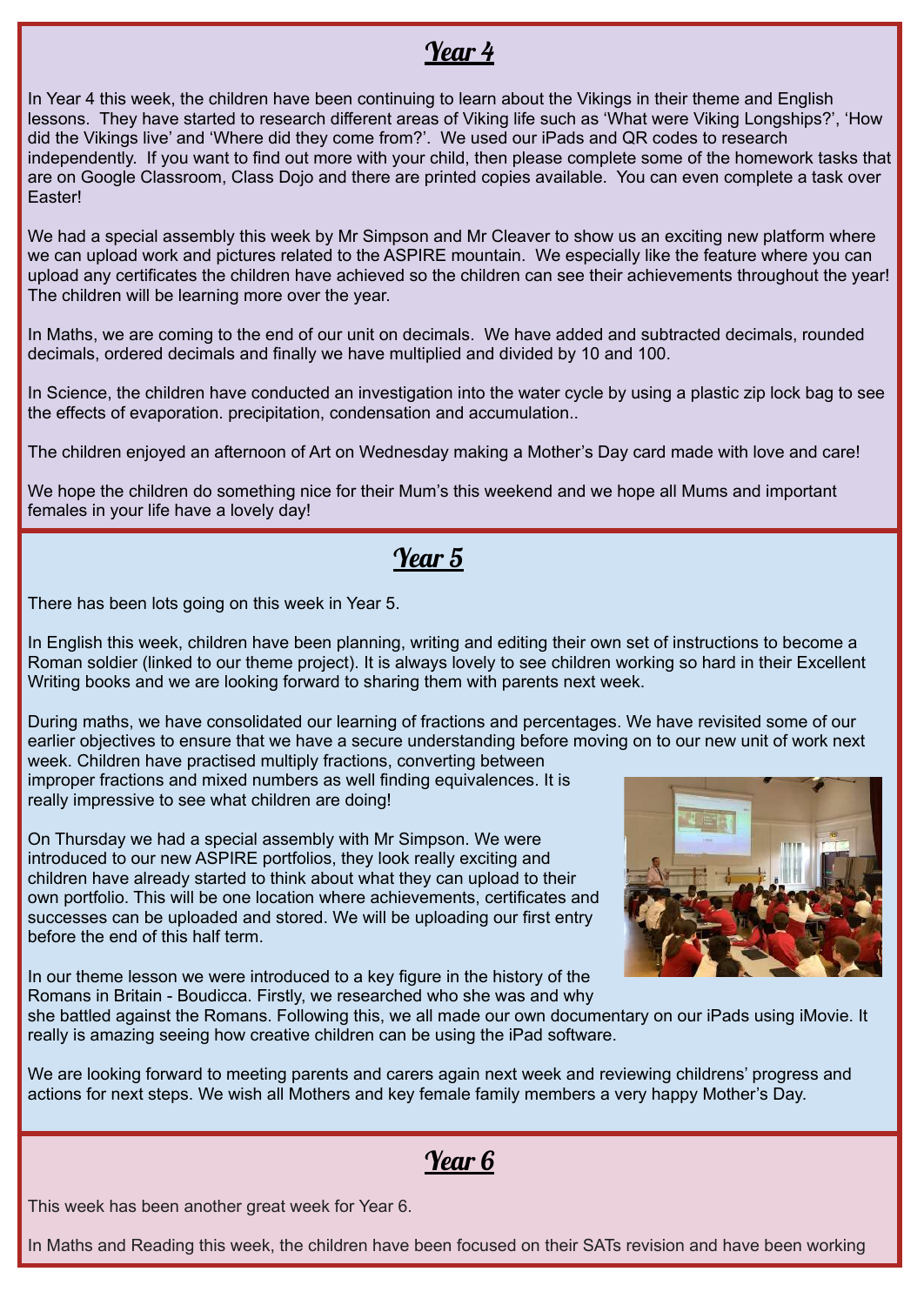hard to uplevel their skills in both subjects. It is great to see the children's motivation and determination to succeed in the best way possible. In relation to SATs, the Year 6 team would also like to thank all of the parents that attended the SATs Parents Workshops on Wednesday - it was great to see everyone supporting the children in the run up to SATs. If you were unable to attend due to other commitments, we have provided the children with packs to support revision at home. Additionally, there are spaces available for the SATs Easter School; please follow the email sent to complete the form.

This week, Mr Simpson launched the new AI technology Year 6 will be working with to support their SATs studies. Century Tech is a new app that Year 6 will be using to supplement their Reading, Maths and SPAG lessons. It assesses the pupils' knowledge around a range of topics then provides them with independent pathways for their own learning. Make sure you ask your child about this!

In Writing this week, the pupils wrote persuasive speeches, convincing their teachers to support their own causes. These were fabulous, as the children were able to utilise their own opinions and ideas to justify their reasons. In Science, the children investigated pulse through exercise. The children undertook a range of exercises, each time checking the rate of their pulse to identify which activity caused their heart rate to increase the most. It was lots of fun!

Finally, trip reminders for this year; our Cadbury World trip is only a few weeks away, so please make sure payment has been made for this. Additionally, please make sure payments for residential are up to date, as we will be chasing these after Easter.

We wish you a lovely weekend and hope all mums enjoy Mother's Day on Sunday.

### Other News

#### Netflix Age Ratings

You will be aware that Netflix is hugely popular across all ages but there have been concerns in relation to age ratings and the type of content that is recommended to viewers. Like many other services, Netflix uses algorithms to determine what you might like to watch based on viewing history, what you have liked etc.

Since last year, Netflix has been working with the BBFC and 100% of the content on Netflix is now age-rated to BBFC classification standards. It is the first UK streaming service to accomplish this.

Here is a guide on how to set up a child account and choose maturity ratings. [Parental](https://help.netflix.com/en/node/264) controls on Netflix

#### Colley Lane Website

If you haven't already, please take the time to look at our new website at <https://www.colley.dudley.sch.uk/> You will be able to find all the information that you need about our school including key information, news and dates and parent information.

#### Audio Books

Audio books are a fantastic way to engage readers and offer a perfect opportunity to enjoy sharing a book with your son or daughter at home. Sooper Books very kindly donated their entire library of audio books for children to enjoy at school so we will be enjoying these in our lessons. If you wish to dip into a sample of these books at home, please access them via our school website on the following link:

<https://www.colleylaneprimary.org.uk/teaching-and-learning/reading-at-home/>

Here you will find a range of award-winning fairy tales, bedtime stories, fables and poems. Some of the titles are samples and there are a few stories which are free to access all of the time.

We would like to thank Sooper Books for their generous donation. If you would like to sign up for a membership to Sooper Books from home, they are currently offering a 1 week free trial or a £3.00 monthly subscription.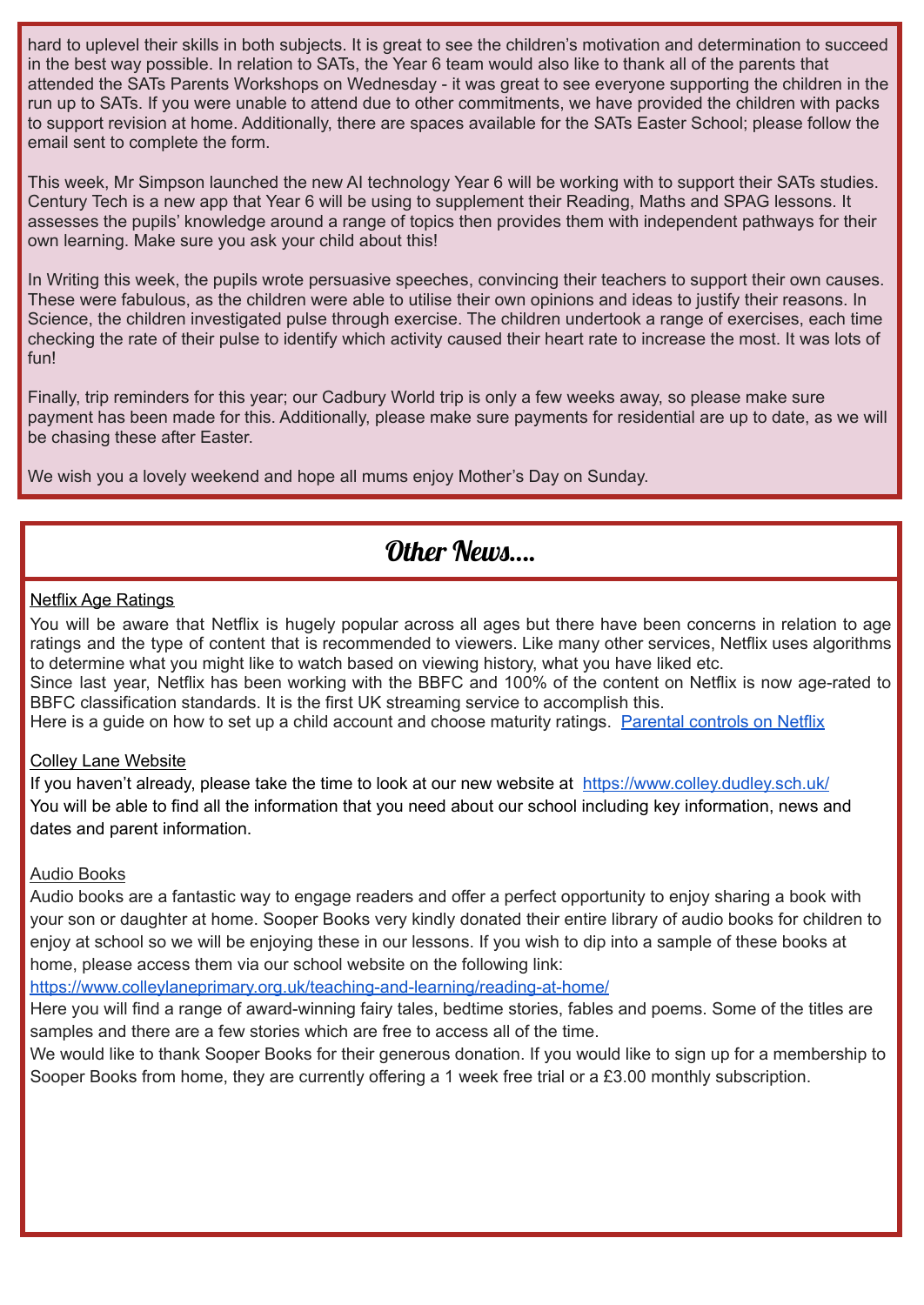# Pupil Achievements

This week's Hot Chocolate Friday children:

| <b>RDW</b> | <b>RY</b> | <b>1N</b>        | 1MS         | 2D     | 2E        | 3H     | 3W         |         |
|------------|-----------|------------------|-------------|--------|-----------|--------|------------|---------|
| Marni Lea  | <b>RY</b> | Amelia           | <b>Kess</b> | Amelia | Aryaan    | Kaylee | Archie-Rae |         |
|            |           |                  |             |        |           |        |            |         |
| 4R         | 4K        | 4H               | 5W          | 5C     | <b>5A</b> | 6H     | 60         | 6S      |
| Emma       | Lily      | Gracie-<br>Leigh | Younes      | Ali    | Lucas     | Kayden | Daisy      | Spencer |



Well done to Jonah Wilkinson-Jones in 3H who performed in his dancing school show on the 19th March and was amazing and really enjoyed himself!

Congratulations to Lily in 2E who got Girl of the Game in her last match for Halas Hawks Angels at the weekend - Great job Lily!

A big well done to Lexi in 2E who achieved her first certificate at swimming lessons in just three weeks of starting! Way to go Lexi mommy is very proud!

Please email achievements to [info@colley.windsoracademytrust.org.uk](mailto:info@colley.windsoracademytrust.org.uk)



# The Kindness Corner

### **A message from Miss Cheyne and Mrs Wicks**

Hello! In one week, on April 3rd, we will be running the London Landmark Half Marathon. You may be thinking, why? Well, we have become great running partners and we are always wanting a challenge, so we thought this would be the perfect thing for us to do. It also involves raising money for a fantastic charity, Tommy's.

Tommy's, the baby charity, is an amazing charity dedicated to finding causes and treatments to save babies' lives as well as providing trusted pregnancy and baby loss information. Any sponsorship would be appreciated. We aim to raise £350. Or, if you would like to have a look at our updates, then check out our Just Giving page.

[https://www.justgiving.com/fundraising/lilandkatellhm?utm\\_campaign=lc\\_frp\\_share\\_transaction\\_transactional\\_--\\_d](https://www.justgiving.com/fundraising/lilandkatellhm?utm_campaign=lc_frp_share_transaction_transactional_--_donation_received_--_nth_donation&utm_content=234c925c-78ba-4b47-8aa1-88a405a07817&utm_medium=email&utm_source=postoffice&utm_term=1645622864048) onation\_received --\_nth\_donation&utm\_content=234c925c-78ba-4b47-8aa1-88a405a07817&utm\_medium=email [&utm\\_source=postoffice&utm\\_term=1645622864048](https://www.justgiving.com/fundraising/lilandkatellhm?utm_campaign=lc_frp_share_transaction_transactional_--_donation_received_--_nth_donation&utm_content=234c925c-78ba-4b47-8aa1-88a405a07817&utm_medium=email&utm_source=postoffice&utm_term=1645622864048)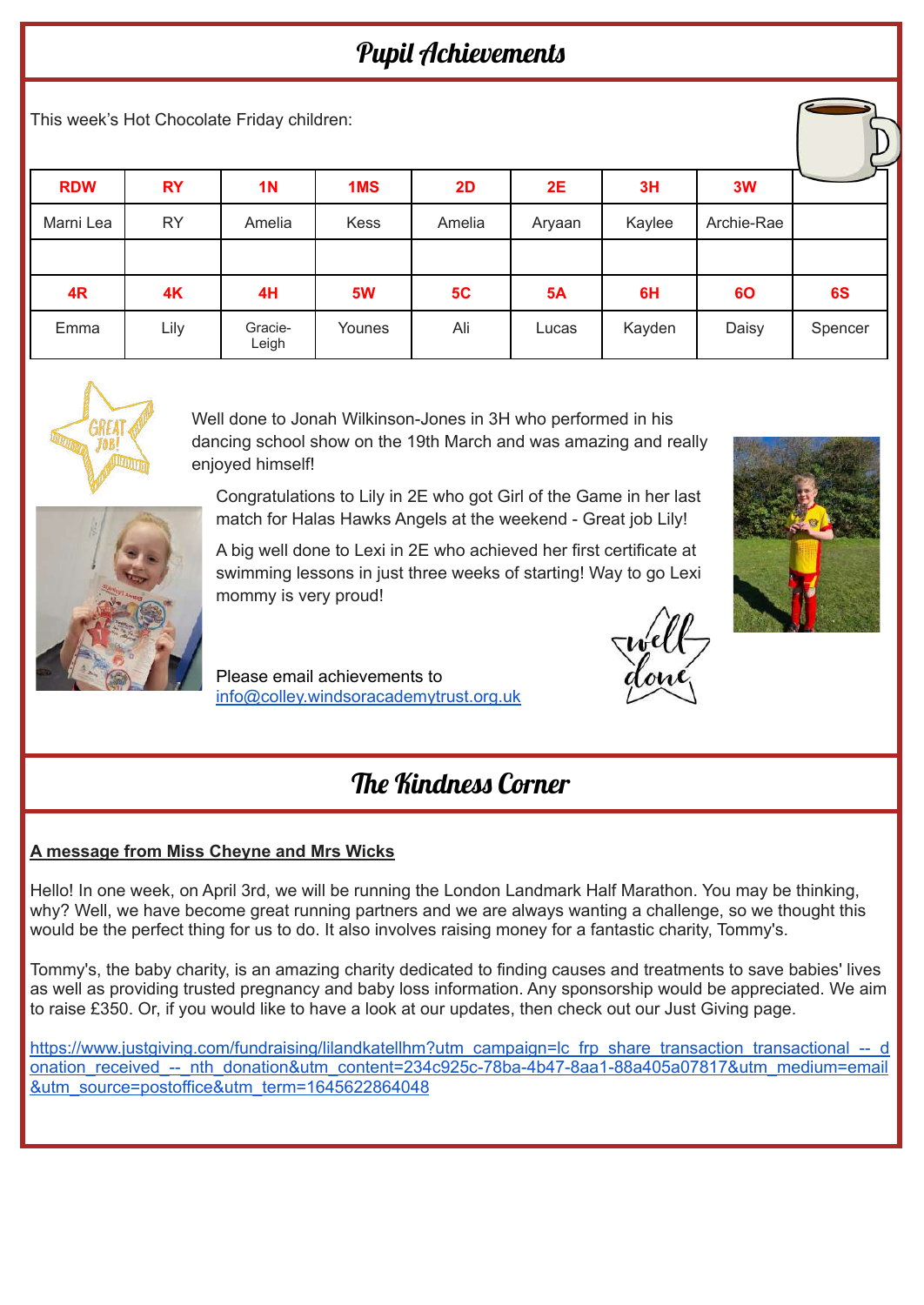

#### **Black Country Food Bank**



The collection box for Black Country Food Bank is now in the school foyer where donations can be brought in at any time throughout the school year.

If you are able to donate any non-perishable food items please bring these along to the school office where we will collect them before donating them to help our local food bank and community. Take a look at the amazing work they do by visiting their website at <https://www.blackcountryfoodbank.org.uk/>

# Diary Dates

#### **Easter Holidays**

Monday 11<sup>th</sup> April 2022 to Friday 22<sup>nd</sup> April 2022

Return to school Monday 25<sup>th</sup> April 2022

#### **Summer Half Term**

Monday 30th May 2022 to Friday 3<sup>rd</sup> June 2022

Return to school on Monday 6<sup>th</sup> June 2022

#### **Summer Holidays**

Monday 25<sup>th</sup> July 2022 to Friday 2<sup>nd</sup> Sept 2022

Return to school on Monday 5<sup>th</sup> September 2022

#### **Bank Holidays**

New Year - Monday 3<sup>rd</sup> January 2022

May Day - Monday 2<sup>nd</sup> May 2022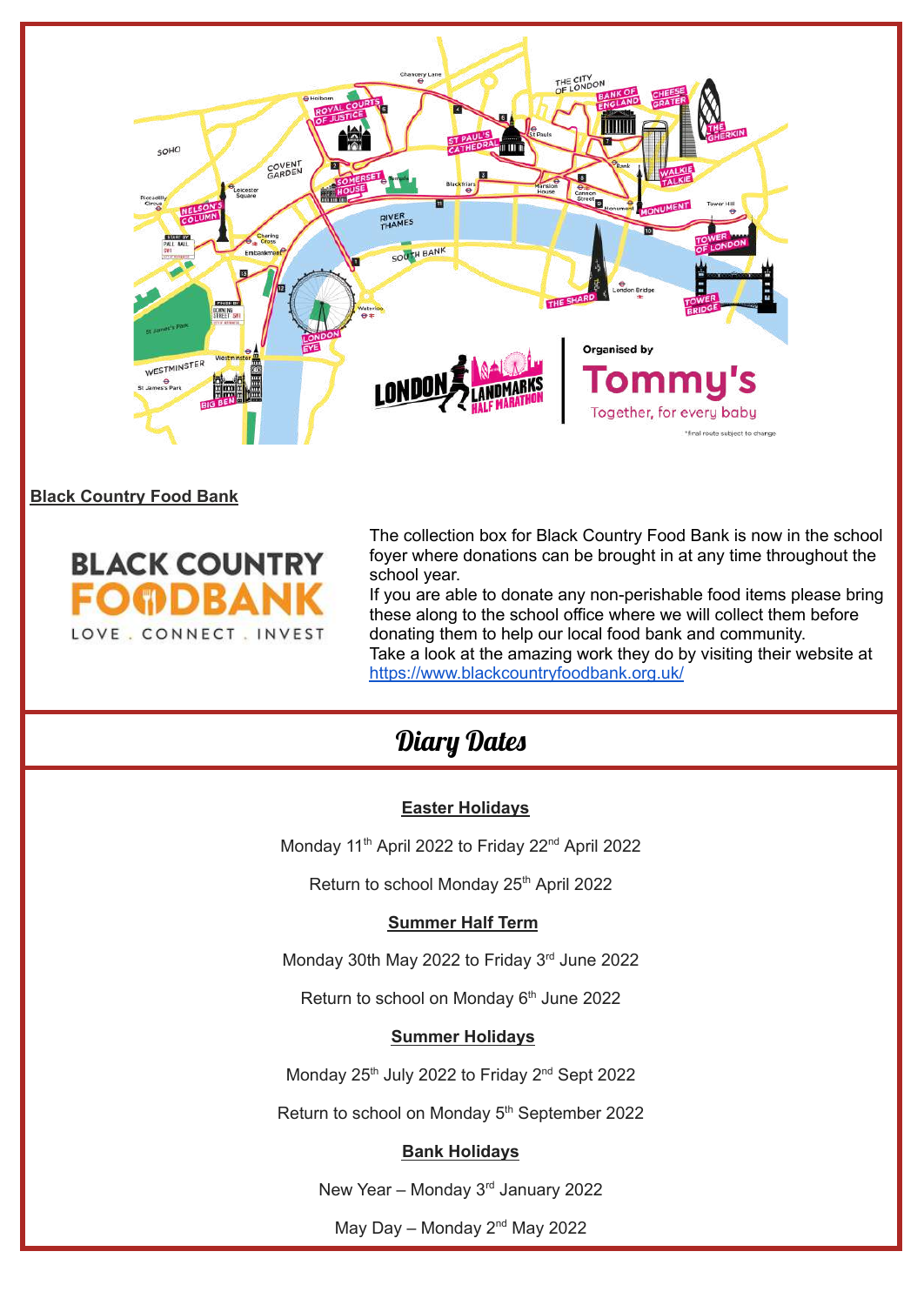#### **Inset Days**

#### Monday 27th June 2022

### Sports Clubs

#### Colley Lane Sports Club News

We had a brilliant afternoon on Monday, when we took 15 year 5 and 6 girls to the Windsor girls netball competition. Our year 5 girls played some wonderful netball in this competition and if they keep coming to the club I'm sure they are going to become even better next year. Our year 6 girls were just amazing finishing the competition unbeaten in five games scoring 24 goals and not conceding a single goal meaning they won the competition. Well done to all the girls at the competition and the boys who come to the club every week who helped them train. We are proud of all of you!

The price of clubs is £1 per club to a maximum of £3 regardless of how many clubs attended per week (this doesn't include JSB clubs.)

Unless your child has PE on the same day as a club they must come in school uniform and bring their kit to change into. If they are participating in a club before school they can come in their kit and bring their uniform to change into if they don't have PE that day, this also applies to the JSB club.

| <b>Sports Clubs</b> |                                            |       |                                                                                     |                |  |  |  |
|---------------------|--------------------------------------------|-------|-------------------------------------------------------------------------------------|----------------|--|--|--|
|                     | <b>Before school (Start time)</b>          | Cost  | After school (Finish time)                                                          | <b>Cost</b>    |  |  |  |
| Monday              | Y4, Y5 and Y6 Cross Country<br>(8.00)      | £1.00 | <b>Y3 &amp; Y4 Multi Sports (4.15)</b><br>YR ,YI & Y2 Multi Skills<br>$(4.30)*$ JSB | £1.00<br>£3.00 |  |  |  |
|                     | Y3, Y4 and Y5 Tri Golf (8.10)              | £1.00 | <b>Y5 &amp; Y6 Netball (4.15)</b>                                                   | £1.00          |  |  |  |
| Tuesday             |                                            |       | <b>Y3, Y4 and Y6 Dance (4.15)</b>                                                   | £1.00          |  |  |  |
|                     |                                            |       | Y5 & Y6 Football (4.30)* JSB                                                        | £3.00          |  |  |  |
|                     | <b>Y5 &amp; Y6 Football (8.00)* JSB</b>    | £2.00 | <b>Y5 &amp; Y6 Basketball (4.15)</b>                                                | £1.00<br>£3.00 |  |  |  |
| Wednesday           | Y3 & Y4 Football (8.00)* JSB               | £2.00 | Y3 & Y4 Dodgeball (4.30) * JSB                                                      |                |  |  |  |
|                     | Y4, Y5 & Y6 Sportshall Athletics<br>(8.10) | £1.00 | <b>Y5 &amp; Y6 Rounders (4.15)</b>                                                  | £1.00          |  |  |  |
| <b>Thursday</b>     |                                            |       | <b>Y3 &amp; Y4 Choir</b> (4.15)                                                     | £1.00          |  |  |  |
|                     |                                            |       | <b>YI &amp; Y2 Football (4.30)* JSB</b>                                             | £3.00          |  |  |  |



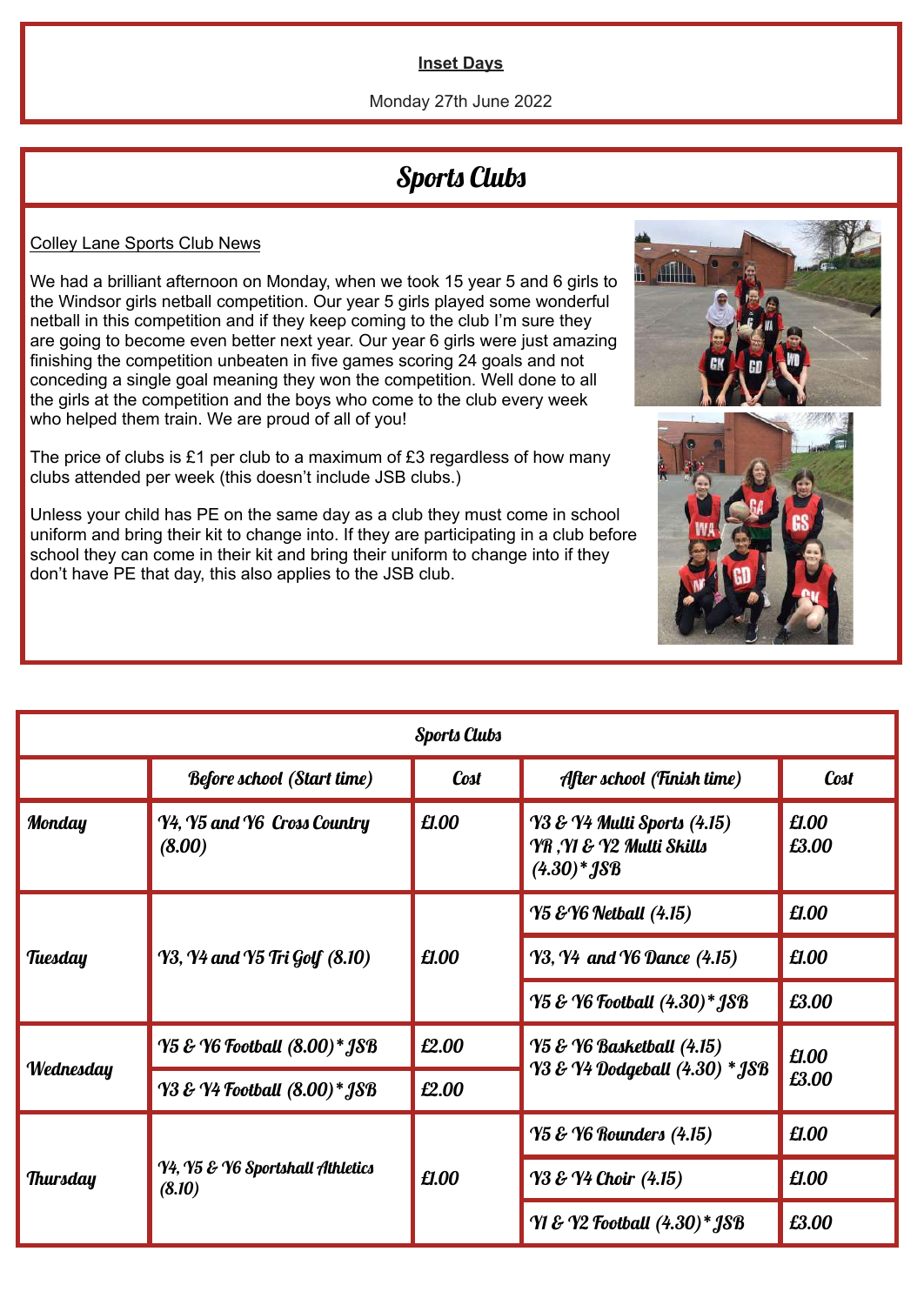|        |                                                                      |       | $\frac{1}{2}$ $\frac{1}{2}$ $\frac{1}{2}$ $\frac{1}{2}$ $\frac{1}{2}$ $\frac{1}{2}$ $\frac{1}{2}$ $\frac{1}{2}$ $\frac{1}{2}$ $\frac{1}{2}$ $\frac{1}{2}$ $\frac{1}{2}$ $\frac{1}{2}$ $\frac{1}{2}$ $\frac{1}{2}$ $\frac{1}{2}$ $\frac{1}{2}$ $\frac{1}{2}$ $\frac{1}{2}$ $\frac{1}{2}$ $\frac{1}{2}$ $\frac{1}{2}$ | £3.00 |
|--------|----------------------------------------------------------------------|-------|---------------------------------------------------------------------------------------------------------------------------------------------------------------------------------------------------------------------------------------------------------------------------------------------------------------------|-------|
|        | <b>YR, YI &amp; Y2 Football (8.00)</b><br>$*$ <i>18</i> <sup>8</sup> | £2.00 | $\sqrt{95 \mathcal{E} \cdot \text{Y6} \cdot \text{Girt}}$ Football (4.30)                                                                                                                                                                                                                                           | £1.00 |
| Friday |                                                                      |       | $\blacktriangleright$ 75 & 6 Squad Football - Invite<br>Only (4.30)                                                                                                                                                                                                                                                 | £1.00 |
|        |                                                                      |       | $\sqrt{95}$ & Y6 Dodgeball $(4.30)$ * JSB                                                                                                                                                                                                                                                                           | £3.00 |

# Free School Meals

If your child is in Reception, years one or two, you will automatically be entitled for free meals under the new 'Universal Infant Free School Meals' criteria.

However if you do meet the criteria listed below then you will need to submit an online claim in order for your child's school to receive Pupil Premium funding.

Your child may be able to get free school meals if you get any of the following:

- Income Support
- Income-based Jobseekers Allowance
- Income-related Employment and Support Allowance
- Support under Part VI of the Immigration and Asylum Act 1999
- The guaranteed element of State Pension Credit
- Child Tax Credit (provided you're not also entitled to Working Tax Credit and have an annual gross income of no more than £16,190)
- Working Tax Credit Run-on paid for 4 weeks after you stop qualifying for Working Tax Credit
- Universal Credit (you must have less than £616.67 a month net earned income (after tax and not including any benefits)

Children who receive a qualifying benefit in their own right are also allowed to receive free school meals. Children under the compulsory school age who are in full time education may also be entitled to receive free school meals.

#### Infant free school meals in England

Your child will be able to get free school meals if they're in a government-funded school and in: reception class, year 1 and year 2 Tell your local authority if you also get any of the qualifying benefits. Your child's school can get extra funding if you do. If you wish to apply for Free [School](https://www.dudley.gov.uk/resident/your-council/council-tax-and-benefits/benefits/free-school-meals) Meals click here Free School Meals or collect a form from the office.